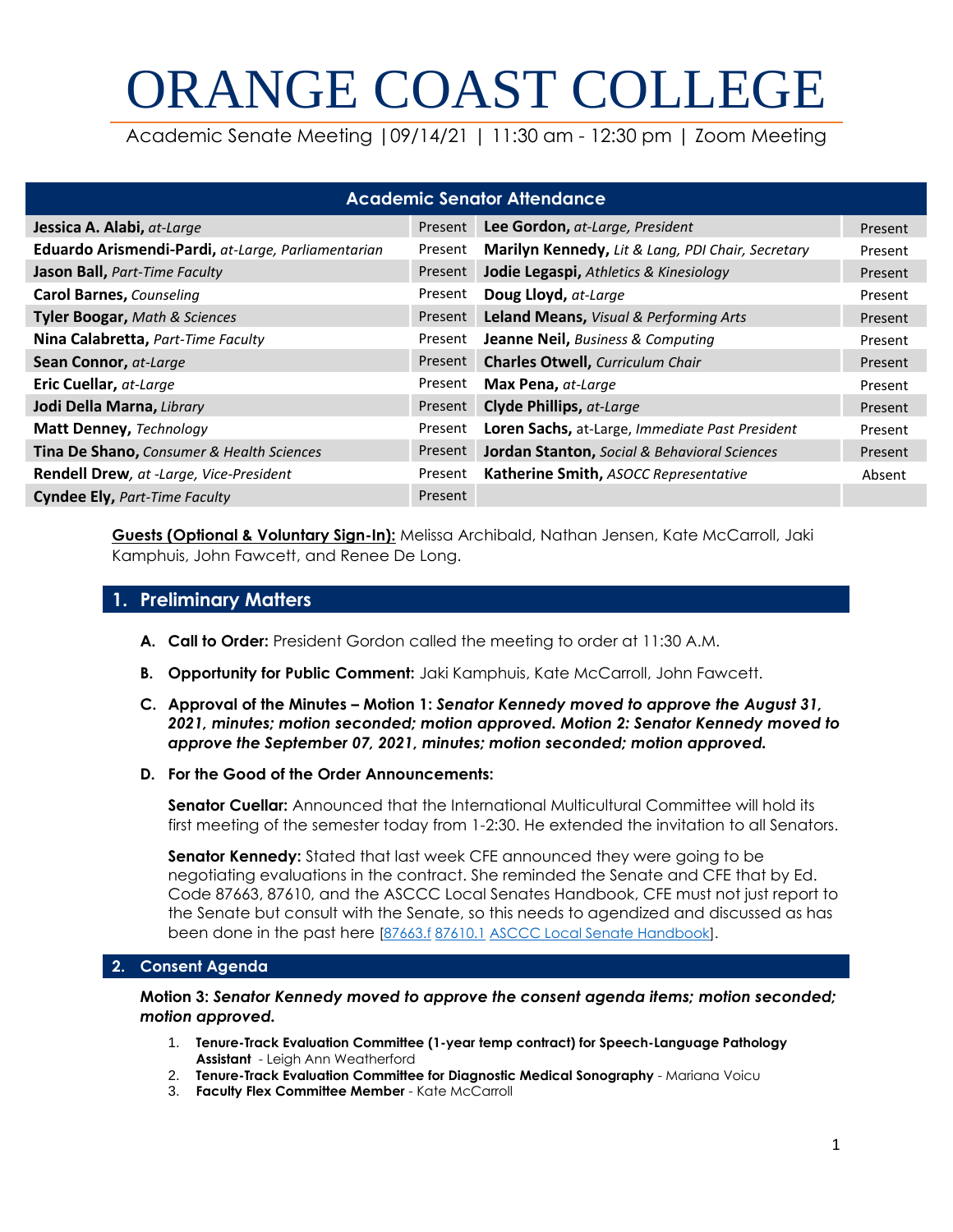#### **3. Officer, Senator, and Committee Reports**

#### **A. President's Report – Lee Gordon:**

**IPC**: Attended the IPC meeting where the agenda included the Full-Time Faculty Hiring Prioritization Resolution as a discussion item. For clarification, there are two different committees which are structured as a parent and a subcommittee. They cover different purviews: (1) The main IPC committee oversees the ARR process. The Senate has never requested any changes to the membership, the functioning of the IPC, or the ARR process. The activities of the IPC are somewhat shared by faculty and by the administration, but the leadership role of the administration is recognized. (2) The IPC's Full-time Faculty Prioritization Subcommittee was created some time ago and charged with faculty hiring prioritization. The current change that is being discussed is a proposal essentially to change the membership of the IPC Full-Time Faculty Hiring Prioritization subcommittee.

**Budget Committee:** The current budget situation is very favorable because of the onetime Federal and State funds. However, the outlook for years from now continues to be of concern. There is a messaging challenge trying to communicate those two different realities.

- **B. Vice-President's Report - Rendell Drew:** Supports the resolution for the subcommittee expansion with five additional faculty voting members. Increasing the role of the faculty in the hiring processes would also help in the development of other initiatives such as DEI.
- **C. Guided Pathways/Statewide: GP Onboarding Coordinator Alabi** stated that the GP faculty coordinators met with Program Review and the faculty members developed the new questions on Program Review and approved them.
- **D. Union Bargaining Unit Report – Lee Gordon:** Reported that the Senate President and Vice President will meet with CFE President and Executive Director on Wednesday, September 22, to initiate the discussion regarding COVID and the budget.
- **E. Budget Update – Senator Ely:** Reported that the annual cost of a full-time faculty at OCC ranges from \$120,000 to \$160,000. It costs approximately \$1,000,000 if the college hires eight or nine new hires. The OCC Budget committee met. The biggest take away in terms of year-end amounts last year was that the part-time faculty budget allocation is where the college had the most challenges; the full-time did well. The part-time went over budget; OCC overspent about \$4,000,000.

The District Consultation Council met in August. Some funds were one-time State funds. The District is just above the 50% law at 51.22%. Salaries and benefits costs went down from 91.4% to 89.9%. The decrease was due to the self-selected retirement program and the hiring freeze. Only about 15% of the retired positions were refilled. For 2021, FTES was at 24,281 but the District was paid, and will continue to be paid, under hold-harmless for 32, 068. That means that the District got paid for 7,787 FTES that did not exist. It is a 25% decrease. That is the fiscal cliff that is coming. The budget arena is something that the District needs to be looking at. In response to a question, Seante Ely noted that there will not be enough retirements to balance out the revenue loss; at OCC, the part-time area is the only place to cut.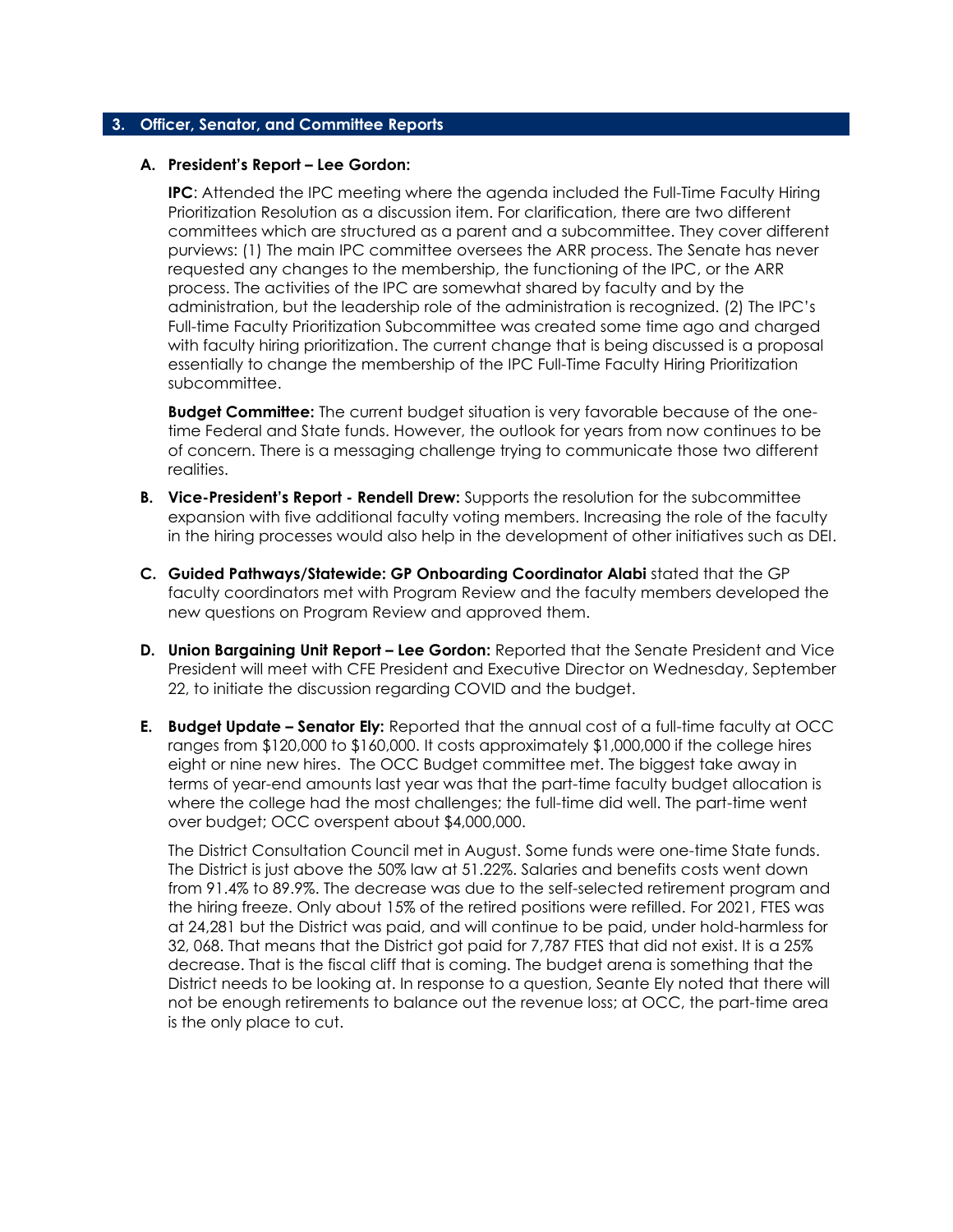#### **4. Unfinished Business**

- **A. Revisions to Comprehensive Program Review – Anna Hanlon:** Presented a short slide to summarize what was presented last week and what she is looking to get accomplished at the current meeting which is feedback and endorsement. Dr. Hanlon presented the timeline of Program Review. This item will be back on the agenda next week.
- **B. Full-Time Faculty Hiring Prioritization Resolution – Senator Arismendi-Pardi:** Presented the revised resolution, noting it was simplified and had eliminated any reference to the VPI, now simply calling for five new full-time faculty members. The VPI will be a nonvoting member. Senator Arismendi-Pardi read the resolution and an email from former Senator Maurer. Last, he expressed that there is a difference between leadership and management. Leadership is about supporting and inspiring faculty and management is about controlling and having hidden agendas. The current administration has demonstrated leadership.

**Senator Kennedy:** Stated that feedback from a constituent was that the five new full-time faculty members should not be from five different divisions.

**Senator Sachs:** Concurs with Senate Kennedy in her recommendation as you could have five people from one division. The resolution is too ambiguous, and he could not vote on it as it is; it needs more clarification.

**Senator Means:** Agrees with Senator Sachs and cited confusion about the resolution's purpose as this would create a weighted result between divisions and smaller divisions may not have equal representation.

**Senator Boogar:** Requested more clarification on who the five E-Board members would be as he is not clear on who all the members are—there are more than five.

**Senator Alabi:** Stated she is unclear on motives and couldn't support the resolution as even though larger divisions may need more representatives, she is concerned that would be unfair to smaller divisions. Who would the five more representatives be?

**Senator Cuellar:** Wished to propose a "friendly amendment" that the resolution be inclusive of faculty from both Instruction and Student Services.

**Senator Ball**: Commented that it would be possible to vote on the substance of the change of composition and then leave the discussion about the nature of that composition to a second discussion.

**Senator Kennedy:** Noted that the Senate already has very specific selection processes in place.

**President Gordon** stated that after hearing concerns about how one division might dominate, requested Senator Arismendi-Pardi to take a few days to revise the resolution and address the concerns and re-agendize the item for next week.

**Senator Alabi:** Requested the motives/intents of the resolution be clarified.

**President Gordon:** President Gordon explained the purpose of the resolution. He stated that in the other two colleges in the District, this is the purview of the Academic Senate: Recommendations are submitted to the College President by the Senate and the College President has the right to accept or reject them. At OCC, rather than this being the province of the faculty, in years past and under previous Senate leadership this was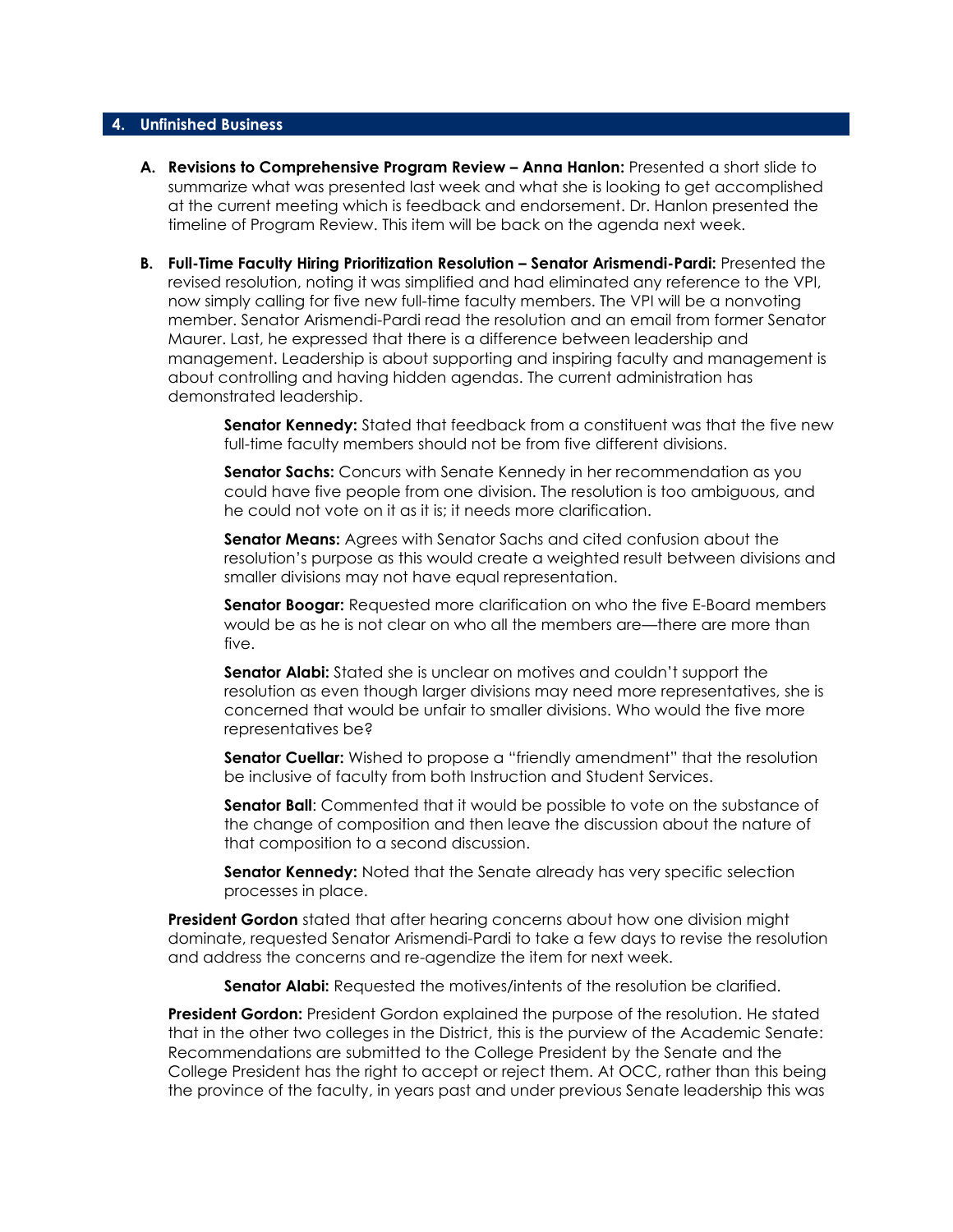changed, and a situation was put in place whereby half of the votes do not come from faculty. Ten of the positions are management and ten of the positions are faculty.

Under Senator Arismendi-Pardi's proposal, which does not change the main business of IPC or ARRs and it is limited to the single topic of full-time faculty hiring prioritization, the subcommittee membership would go from a 50/50 split, 50% management 50% faculty, to a 60/40 split 60% faculty 40% management. Under the current proposal no existing positions on the IPC subcommittee would be lost. There would continue to be ten managers from the ten divisions. There would be ten faculty from the ten divisions. It would be supplemented by an additional five faculty positions. It is clear from the senators' comments there is concern about one division dominating.

**Senator Alabi:** Offered to make an amendment to have two faculty representatives from each division.

**Secretary Kennedy:** *Called a Point of Order asking for clarification for the minutes as to where we are; she understood the item to be postponed until next week.*

**President Gordon:** *Sustained the Point of Order and verified that the item had been postponed until next week.*

**Senator Arismendi-Pardi:** Affirmed that he will revise the resolution and bring it back next week based on the Senate's feedback.

#### **5. New Business**

#### **A. Parliamentarian Election:**

*President Gordon relinquished the chair to Vice President Drew.* 

*Vice-President Drew opened the floor for nominations for Senate Parliamentarian. Senator Gordon nominated Senator Arismendi-Pardi; it was seconded.* After several calls, there were no other nominations. *Vice-President Drew closed the nominations and noted the Senate could vote to approve the single nominee by acclamation.*

*Motion 4: Senator Gordon moved to elect Senator Arismendi-Pardi as the Academic Senate Parliamentarian via acclamation; motion seconded; motion approved unanimously.* 

#### **B. Faculty Handbook Subcommittee -Vice-President Drew:**

Provided a summary about the Faculty Handbook which is currently on the OCC portal. The idea is to revise the handbook with a small subcommittee, the VPI, and Office of Instruction, as there are some faculty items and administrative items. There are many things that will remain the same but there will be content modified to address faculty purview.

**Senator Kennedy:** Noted the handbook has been around for years; a few years ago; it was assigned to Erin Fitzgerald (also an attorney) in the President's office. Senator Kennedy stated she looked at the new version and it is very well done, helpful, and informative, with excellent diagrams and explanations. However, faculty who chair committees, or who are coordinators or hold any other purview should review their sections of the handbook to make sure they are updated.

**President Gordon** said this would be brought back next week. He invited people to attend the following Senate E-Board meeting which starts at 12: 35.